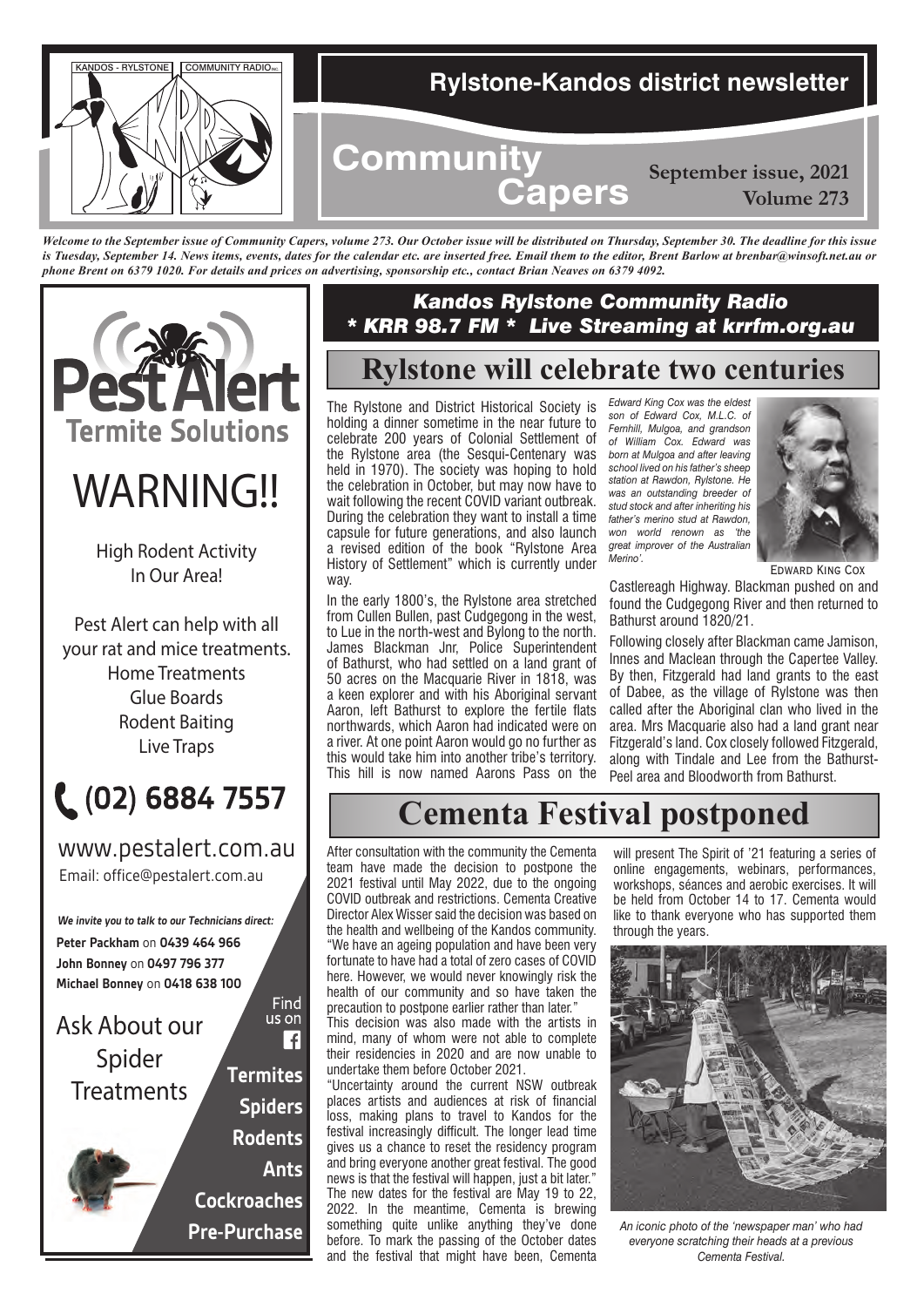# *Capers info*

Community Capers is published by Kandos Rylstone Community Radio Inc. (KRR) at PO Box 99, Kandos NSW 2848. Funding has also been provided by the Mid-Western Regional Council and we acknowledge their support. Thank-you also to businesses and individuals across the region who have placed advertising or sponsored pages. Our publication could not continue without your support. Thank you everyone.

Community Capers is a publication where community groups and other organisations can list their meeting times, events, dates and venues. Please send all information to the editor, Brent Barlow, 38 Mudgee Street, Rylstone, NSW 2849, or email him at brenbar@ winsoft.net.au or phone him on 6379 1020. If meeting times or dates etc. change, please contact Brent as soon as possible with corrections. Advertising space is limited but we do require advertising support to fund our newsletter. Usually it's on a "first in, best dressed" basis. If you wish to advertise or sponsor a page, please contact Brian Neaves on 6379 4092.

## **Care and Transport**

Rylstone District Care and Transport is funded to provide Meals on Wheels, Transport and Social Support. For further information on any of the above services please contact their office on 6379 1519 or call into the office at 46 Mudgee St, Rylstone.



# **School's sporting achievements**

Kandos High School has excelled with some great sporting achievements during this Olympic Games year, including State and National Titles. A big congratulations to siblings Mia and Ky Reddish who will represent the school as part of the Western Region Cross Country team at the NSW state titles later in the year. Another big congratulations to the school's Western Region Squash team of Halli O'Brien, Teegan Reynolds, Jessica Reynolds and

Latara Hammond who are now the NSW State Champions after competing at Coffs Harbour in June - a fabulous result for the team and the school. Individually, Halli has been selected to represent NSW at the Australian Titles as a member of the NSW Under 15's Girls team, while Jessica and Latara were also selected as members of the NSW Open Girls' team.



*Coffs Harbour Winners: Kandos High School's Western Region Squash team of Halli O'Brien, Teegan Reynolds, Jessica Reynolds and Latara Hammond are now the NSW State Champions after competing at Coffs Harbour.*



*Siblings Ky and Mia Reddish will compete at the NSW State Titles in Cross Country later this year.*

On the last day of Term 2, one of Kandos High School's brave teachers, Leanne Besant, agreed to have her head shaved if the school could raise over \$2,000. A few students joined in for moral support and in the blink of an eye or the snip of a hair, \$2,440 was donated online. Apparently, beanies are a good option in winter. It's not too late to donate, if you'd like to contribute please follow the link to Miss Besant's Go Fund Me page https://gofund.me/dadf5ef1. The students also raised an additional \$609.95 and that has been donated to the McGrath Foundation from their activities.

## **Flavours cancelled**

Mid-Western Regional Council has made the difficult decision to cancel Flavours of Mudgee this year due to the extension of the Sydney lockdown and current Health Orders for regional NSW. Council's Events Team investigated alternative formats and possible postponement, however the nature of the food and wine event as well as the uncertainty surrounding the current restrictions on greater Sydney made this year's event a logistic impossibility. General Manager, Brad Cam said it's disappointing to cancel the event two years in a row, however Council is committed to its return next year on Saturday, September 24, 2022.

"It is crushing to have to cancel our flagship event for a second year in a row, but I hope our stallholders and patrons will understand that hosting the event in seven weeks' time was just an impossibility," Mr Cam said.

More information on Flavours of Mudgee can be found on Facebook and at:

www.flavoursofmudgee.com.au



**Hair for a cause**

*Scissors at the ready and eyes closed in anticipation as Visual Arts teacher Shannon Prosser lines up HSIE teacher Leanne Besant's hair for a great cause.*



Rylstone, Kandos and the Central West

Residential Off Grid Commercial **Batteries System Monitoring** 

0427 243 983

paul@blacklabsolar.com.au www.blacklabsolar.com.au Fully qualified and accredited installer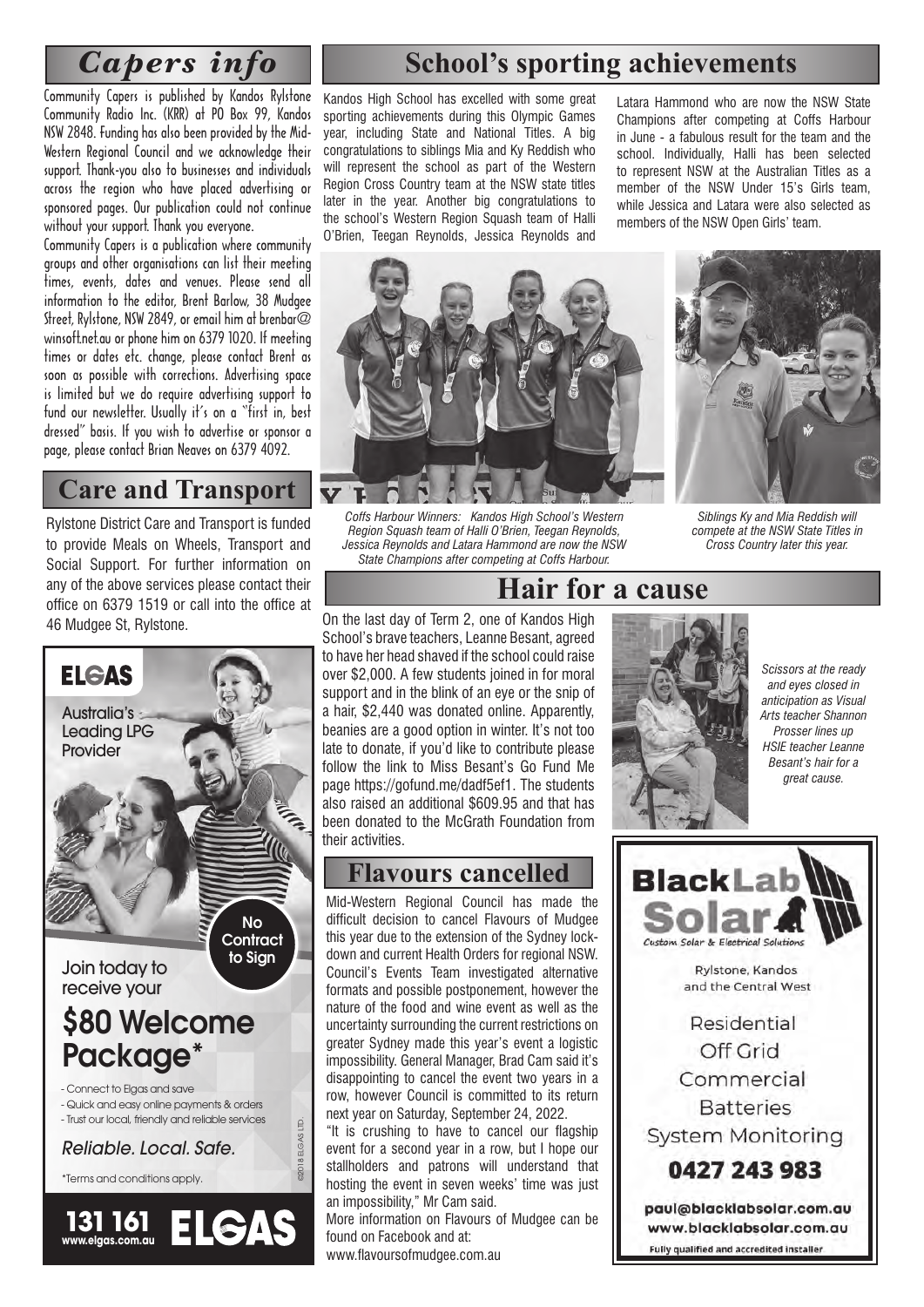# **Lifelong Learning at KPS Help Legacy**

Kandos Public School K-6 classes attended a celebration of 'Lifelong Learning' during Education **Week** 

A special Education Week assembly was held, with distinguished guest, Ms Debbie-Lee Hughes – Director, Educational Leadership, Lithgow Principals Network, in attendance. The assembly was ably run by the school's student leaders. During the assembly, winners from the Lithgow Network writing competition were announced. Winners of these regional literary awards were: Sophie Ashford, Hermione San Martin, Scarlette Jupp, Hailey Ashford, Holly Cafe and Georgia Norbat. These students were each awarded a book prize. The younger students received a signed copy of a picture book written by former Kandos Public School student, Penny Harrison. Penny, via video recording at the ceremony, gave students an insight into her days at Kandos Public School. She also detailed her own experiences as a lifelong learner. There was a buzz from students as Penny shared an old school photo which had the familiar school uniform that we still have today. It was exciting for students to see a past student of their school sharing their learning and success.

The student body was also privileged to view a short film, detailing the effects of bushfires in our region. Students watched Peter Swain's regeneration video as they reflected on NAIDOC and this year's theme





*Georgia Norbat with prizes and a certificate presented to her for her outstanding entry into Kandos Public School's 2021 NAIDOC Week competition*

 *Austin Parkins proudly wearing a 'Heal Country' T shirt, this year's theme for NAIDOC Week celebrations at Kandos Public School.*



of 'Heal Country' and how country heals itself after devastating bushfires. The ceremony concluded with a snapshot of students and their aspirations for their future as 'Lifelong Learners.' It was a very happy Education Week.





*School Principal Tod Morley and student leadership team Miles San Martin, Pyper Wilkinson, Jocelyn Cafe and David Taylor (filling in for Jeremy Schneider).*

 *Linda Rohr received a Director Award during Education Week for service and dedication to Kandos Public School and the wider community.*

Legacy Week will be held from August 29 to September 4 this year. A uniquely Australian charity, Legacy is run by over 4,000 volunteers (or Legatees) who work to care for the widows, widowers, and children of those who have served our country. Legacy's primary goal is to ensure no child is disadvantaged as a result of their parent's service. Tax deductible donations provide practical support for Legacy Kids, such as uniforms, laptops, school fees, and holiday camps where children can bond with peers from similar backgrounds.

Legacy's first "Button Days" were held in 1942 and since then thousands of volunteers have given their time to sell iconic badges at community stalls, public transport hubs and shopping centres throughout Australia. Last year however, Legacy was forced to scale down the Legacy Week street appeals to best protect their volunteers and the general public during COVID 19. Unfortunately their badge selling street appeal may not go ahead this year, so they are seeking support through a mailbox appeal. Please show support for the families of veterans this Legacy Week by making a tax deductible donation at:

**Recovery grants**

Applications for the \$280 million Black Summer Bushfire Recovery grants program are now open to community organisations, businesses and councils in the Lithgow, Mid-Western, and Oberon Local Government Areas that were disaster-declared as a result of the 2019-20 bushfires. Federal Member for Calare and Minister for Veterans' Affairs and

### **Unknown Soldier identified**

A previously unknown Australian First World War soldier buried in an unnamed grave in France has been identified as 10778 Albert Nicholson, a driver in the 14th Field Artillery Brigade of the Australian Imperial Force. Albert, who was originally from Broken Hill, enlisted in Adelaide on September 17, 1915 and left Australia for overseas service on January 5, 1916. He was killed in Action at Villers-Bretonneux on August 3, 1918. He was buried in an orchard at Villers-Bretonneux, however When Albert's body was eventually found, his identity was not established and he was subsequently reburied in a Commonwealth War Grave, Adelaide Cemetery in Villers-Bretonneux marked as an Unknown Australian Soldier. Further research eliminated all other fallen soldiers of the 5th Divisional Artillery in the area, allowing for the identity of Albert to be conclusively established.

In consultation with Albert's descendants, the Australian Army, Commonwealth War Graves Commission and the Office of Australian War Graves will make arrangements to replace the previously unnamed headstone with one bearing his name and service details



 *French children tending graves of Australians killed in battle on the Western Front at Adelaide Cemetery in Villers-Bretonneux in August 1919.*

Defence Personnel Andrew Gee is urging affected communities to apply for a Federal Black Summer Bushfire Recovery grant. Delivered directly by the Australian

"The grants program is an opportunity for communities to access funding for priority recovery work in their local area, he said."

The grants range from \$20,000 and applications close on September 2. Information about applying for these grants is available at https://recovery.gov.au/black-summer-grants. Guidelines and the preview application form are available from the Business Grants Hub at https://business.gov.au/bsbr